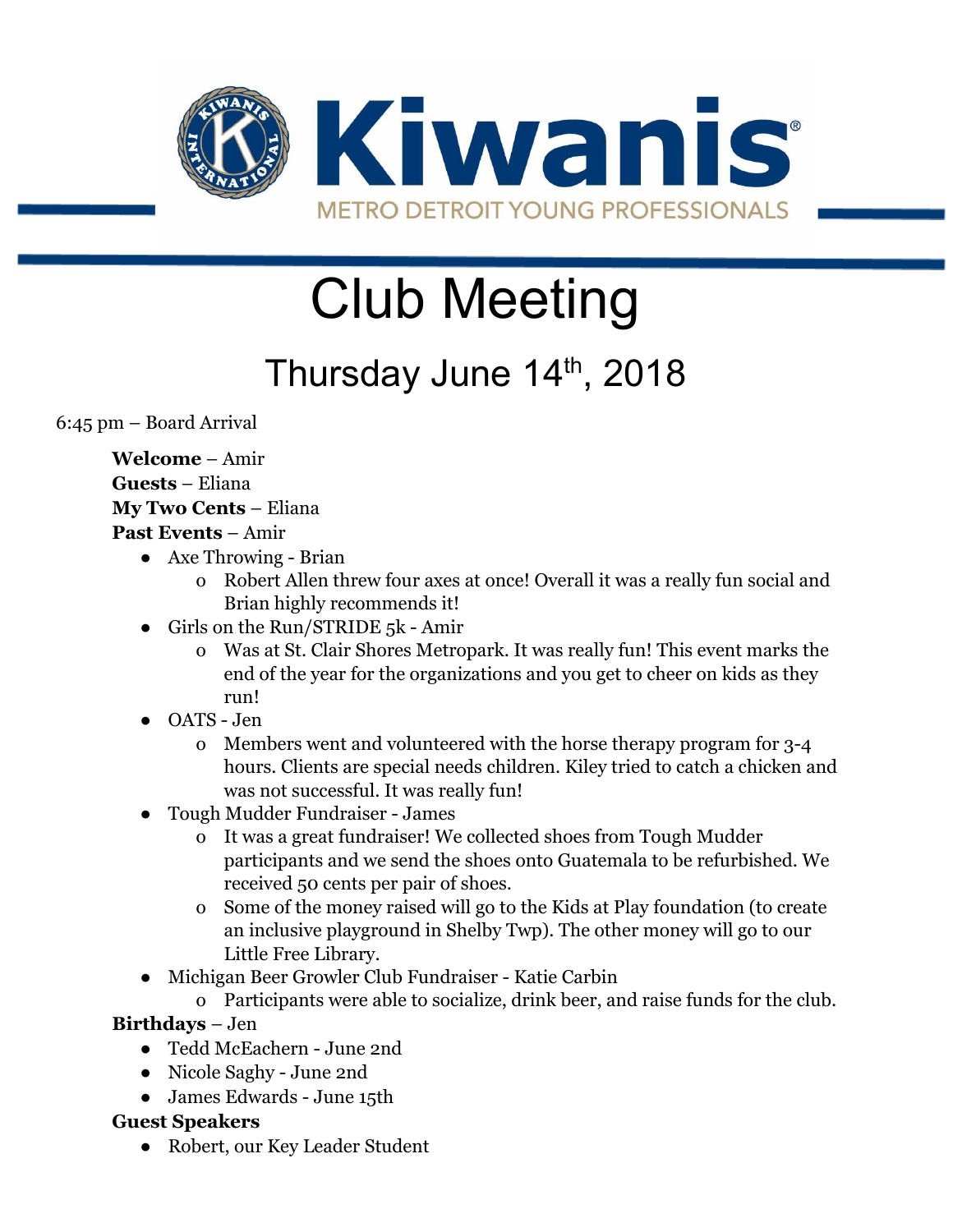- o He went to Key Leader and learned to build his confidence in talking to large groups. He is inspired to continue his education and go into business! He says thank you for sponsoring him :)
- Nachiket, volunteering research project
	- o Nachiket is building a platform to connect volunteers and nonprofits. It is called inteer. The website will be live in 1-2 months.
	- o He went to the Points of Light conference in Seattle last year to learn more about non profits.
	- o Nachiket encourages checking out energize.inc for more information about volunteering.
	- o He talked with both volunteers and nonprofits to get both points of view about problems with connecting volunteers and nonprofits.

#### **Inductions**

- We inducted some of our new members into the club today! A warm welcome to
	- all  $:$ )
		- Nachiket Kher
		- Vignesh Manoharan
		- Jeff Ridsdale

#### **Board Update**

- Little Free Library Kiley
	- o We will be ordering the "Book Dynasty" Library from the Little Free Library website. We will be placing it in Grant Park in Royal Oak which has many kids who visit it!
	- o Moving forward, we will need help painting and staining the library to make it "winter ready."
	- o We are aiming to do a ribbon cutting ceremony mid-summer.
- Kiwanis Birthday Party Committee Member Amir
	- o The Detroit #1 club throws a birthday party every year in January, and they are expanding it to be a general Kiwanis birthday party.
	- o They would like us to spearhead a service project for this event.
	- o James will be leading a committee to organize a service project
	- o Ideas: clothing drive, decorating cookies and take them to a senior living home
- Kiwanis of Michigan Summer Vacation Raffle Robert Allen
	- o Robert Allen is our Division Trustee for the Michigan Foundation.
	- o The Foundation provides activities for kids at four children's hospital in the state of Michigan.
	- o Every member should have received ten tickets in the mail for a raffle. Money will go to the Foundation and our club will receive \$1 for each ticket sold.
	- o Robert has sold 110 tickets so far!
	- o The drawing is September 8th and District Convention.
	- o So far we have raised \$14,000 for the Foundation!
- Goals Eliana
- $501(c)3$  David Willoughby
	- o Our 501(c)3 has been officially been approved by the state of Michigan!!!!!
	- o Next stop: IRS approval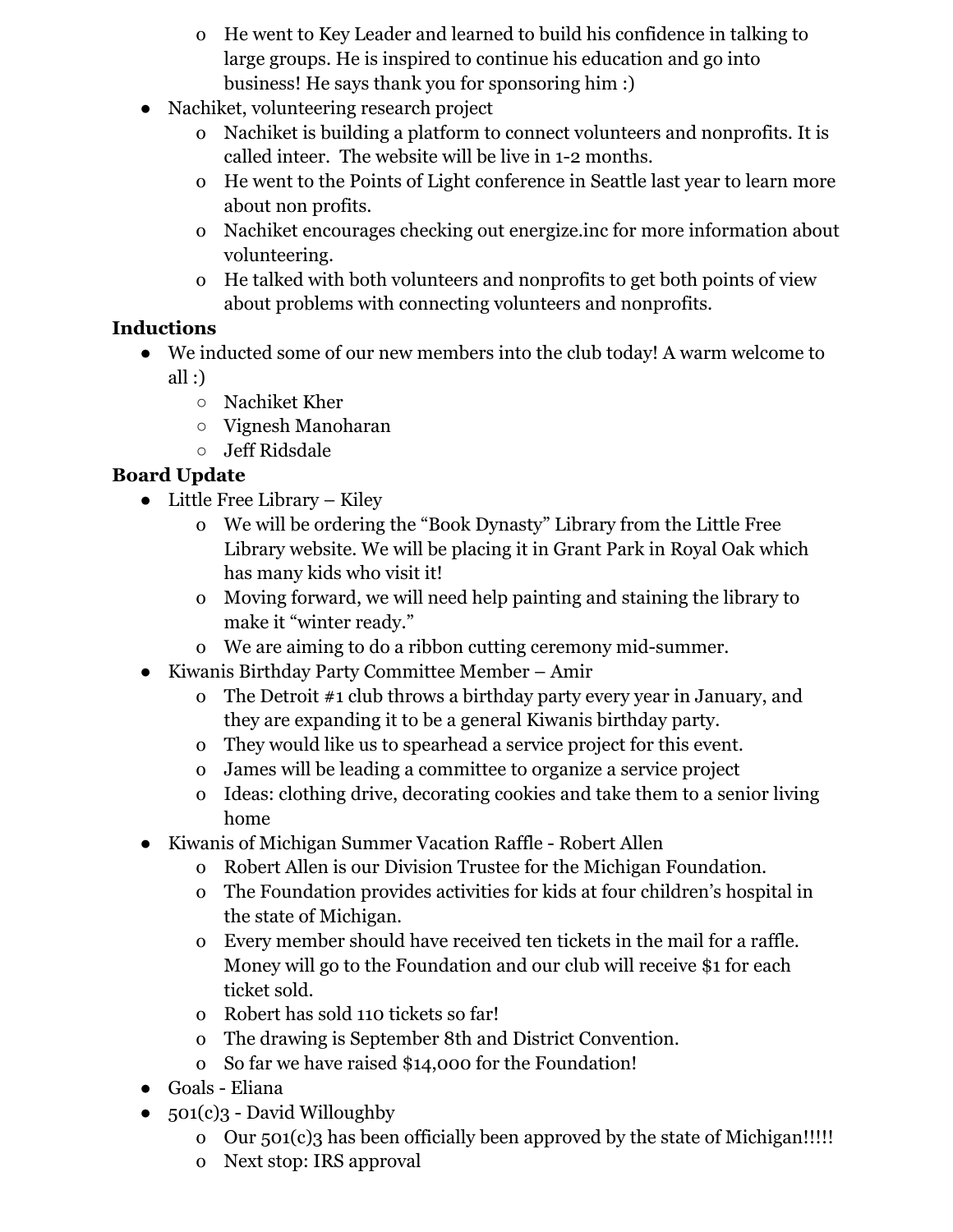- o Once it is final, we will be able to host fundraisers at bars and restaurants and companies will be able to make tax deductible donations
- Masquerade Ball Keyva
	- o Keyva has the idea to do a Masquerade Ball has a signature fundraiser for our club.
	- o Proposed to do this May 2019
	- o Keyva needs help to organize event and will be forming committees!
		- Logistics
		- Corporate Relations/Sponsorship
		- Promotion/Tickets
		- Prizes
		- Decorations
		- Menu
		- Entertainment
		- Clean Up
	- o Keyva would like to have someone to work with closely over the next few months to help with initial details such as finding a location.
- 2018-19 Membership
	- o Dues for next year need to be paid to the club by September 30th and cover membership for the full Kiwanis year, from October 1st to September 30th
	- o General: \$125
	- o Former SLP: \$35 for first 2 years with Kiwanis Club
	- o Why Join?
		- Help support Kiwanis International, Michigan District of Kiwanis, and your very own MDYP! (administrative costs, flexibility wtih events as club grows)
		- Includes insurance during service projects
		- Growth is key the more members, the more we can do!
	- o How?
		- Payment is accepted by cash or check (in person or mail) or Google Pay

## **District Update** - Kelly

- Kiwanis Fun Fact: Kiwanis members provide more than US \$426 million of impact through service.
- Kiwanis Fun Fact: We volunteer more than 18.5 million hours of service every year.
- Club Opening Blitz Farmington, Southfield, and Novi
	- Formula Chair Andre Laubach
	- July 15th-18th
	- Help us bring Kiwanis to a new community!
	- $\circ$  Make appointments; go out in the community; flyer
	- SHare with your friends; share online
- District Convention
	- Did you see the Builder?
	- September 6th-9th at Boyne Mountain
	- Chair Lift and Ice Cream Social